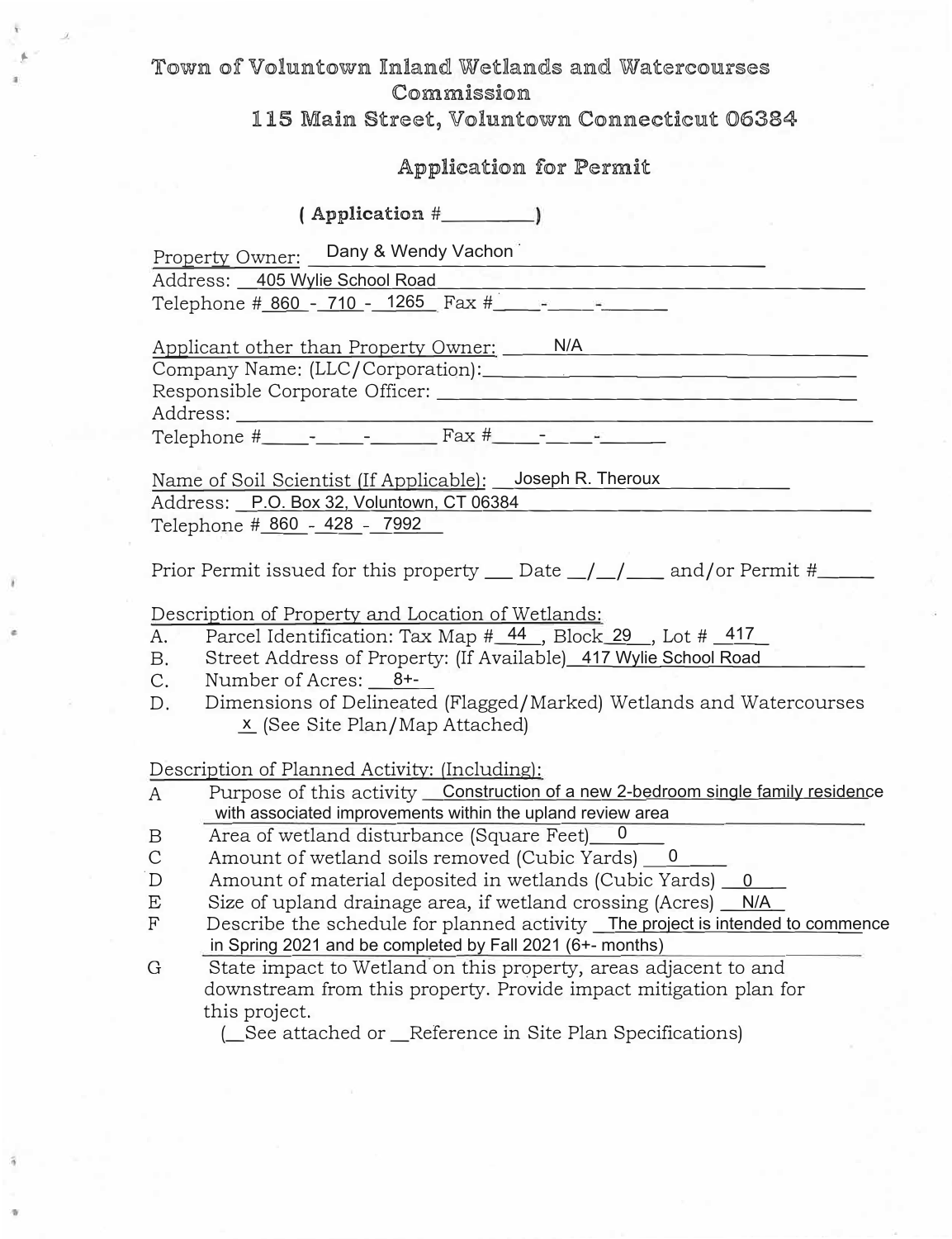### Attach Site Plan Specifications, Include the Following:

(Refer to Wetlands Regulation Sec. 7.0)

- A. North Arrow
- B. Location of Proposed Activity on the Property
- C. Locations of Wetlands/Watercourses with flag numbers
- D. Locations of proposed and/ or existing sediment and erosion control Location of proposed and/or existing well and septic system
- E. Abutting property owners and complete boundaries
- F. Names an addresses of adjacent property owners (Separate List)
- G. Name and location of public roads related to property
- H. Proposed access point(s) to property
- I. Existing Structures
- J. Location of any stone walls

Additional Forms and Attachments:

- A. Attach a copy of Soil Scientist's Report
- B. Complete Statewide Inland Wetlands and Watercourses Activity Reporting Form and provide a USGS Topographical Map (Map available in Town Clerk's Office)
- C. Letter/ Approval from Uncas Health District concerning proposed septic system. (If Applicable)